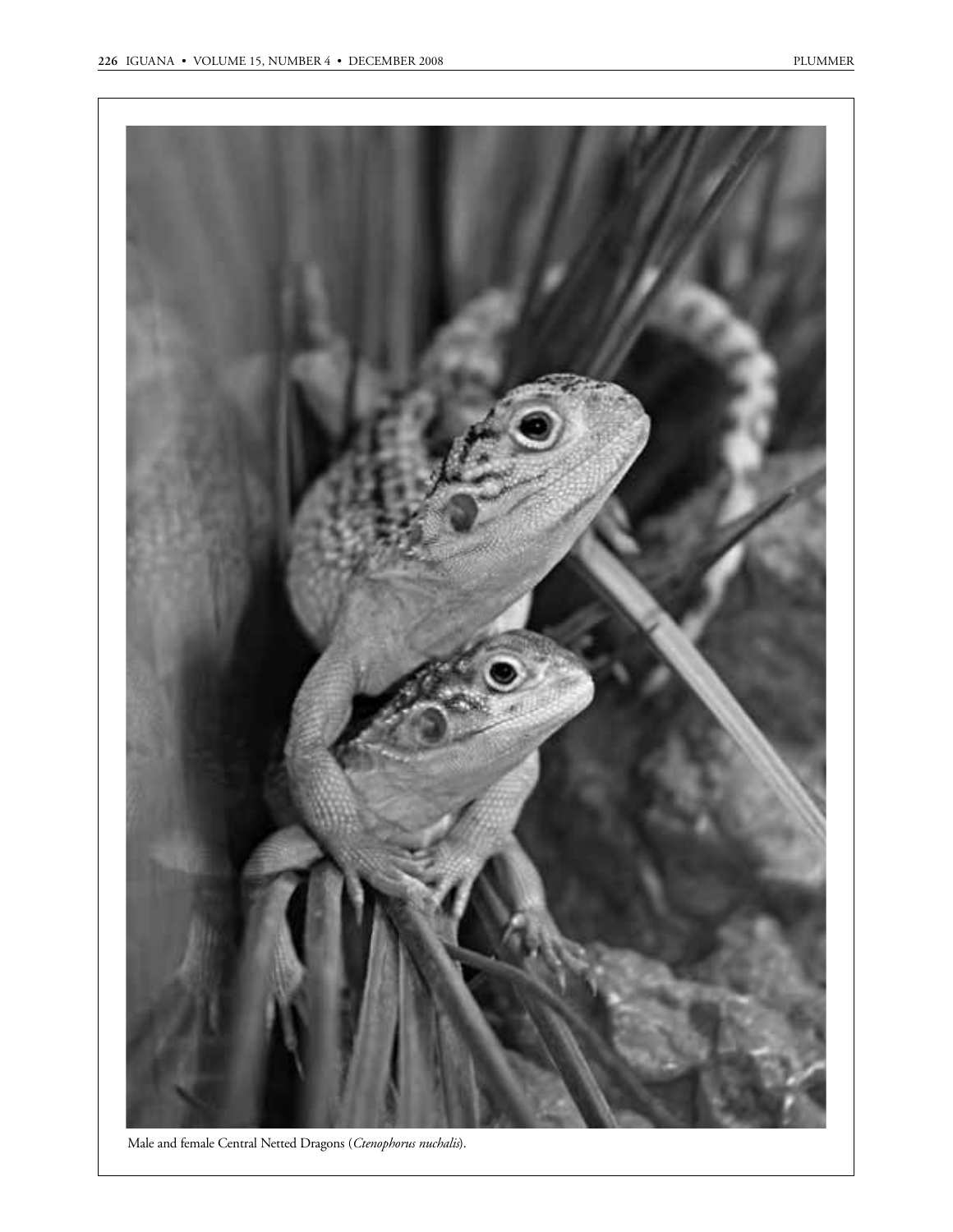# **HUSBANDRY**

# **Captive Care of the**  Central Netted Dragon<sup>1</sup>

### Shannon Plummer

New Farm, Queensland 4005, Australia (centralnetteddragon@mac.com)

Photographs by the author except where noted.

With their easy-going temperament and unusual color combinations, Central Netted Dragons (*Ctenophorus nuchalis*) have become increasingly popular pets. Central Netted Dragons are small, energetic agamid lizards with a calm temperament that allows them to be handled easily. One of the reasons these lizards are so popular is their striking appearance. A dark reticulated pattern overlays a body color of pale brickbrown with a pallid unpatterned belly. They have a rounded



A dark reticulated pattern overlays a body color of pale brick-brown with a pallid unpatterned belly.

head with a row of enlarged scales curving under both eyes and above each exposed ear, and small spines made up of soft skin around their head and nape. Central Netted Dragons are sexually dimorphic. Adult males average 250–280 mm (9–11") in total length and 100 mm (4") from snout to vent (SVL). Females are usually smaller. Males also have larger heads in relation to their bodies.

#### **Habitat**

Central Netted Dragons inhabit a vast area of central Australia, occurring throughout the desert plains of Western Australia, the Northern Territory, and also in western Queensland and parts of New South Wales. They are abundant in open sandy areas with sparse vegetation, increasing substantially in number in areas artificially cleared of vegetation.

These lizards are diurnal and terrestrial, spending their days basking on logs, stones, and termite mounds. Predators include birds of prey, larger reptiles such as monitors and snakes, and mammals such as foxes and feral cats. When the desert temper-



Two females (left) are distinctly smaller than the two males (right).

#### **About the Author**

Shannon Plummer is a wildlife photographer. Her style of fine art photography caught the attention of the international photography community where she won several prestigious international awards and acclaim from her peers. She is also a wildlife rehabilitator for sick, injured, and orphaned Australian wildlife, specializing in reptiles. Shannon has a deep interest in dragons, monitors, and pythons, which she keeps and breeds along with various other reptiles needing rehabilitation.

<sup>1</sup> This article is excerpted from *Captive Care of the Central Netted Dragon* by Shannon Plummer. For more complete and detailed care information, you can obtain a copy through selected pet stores or by logging onto www.centralnetteddragon.com.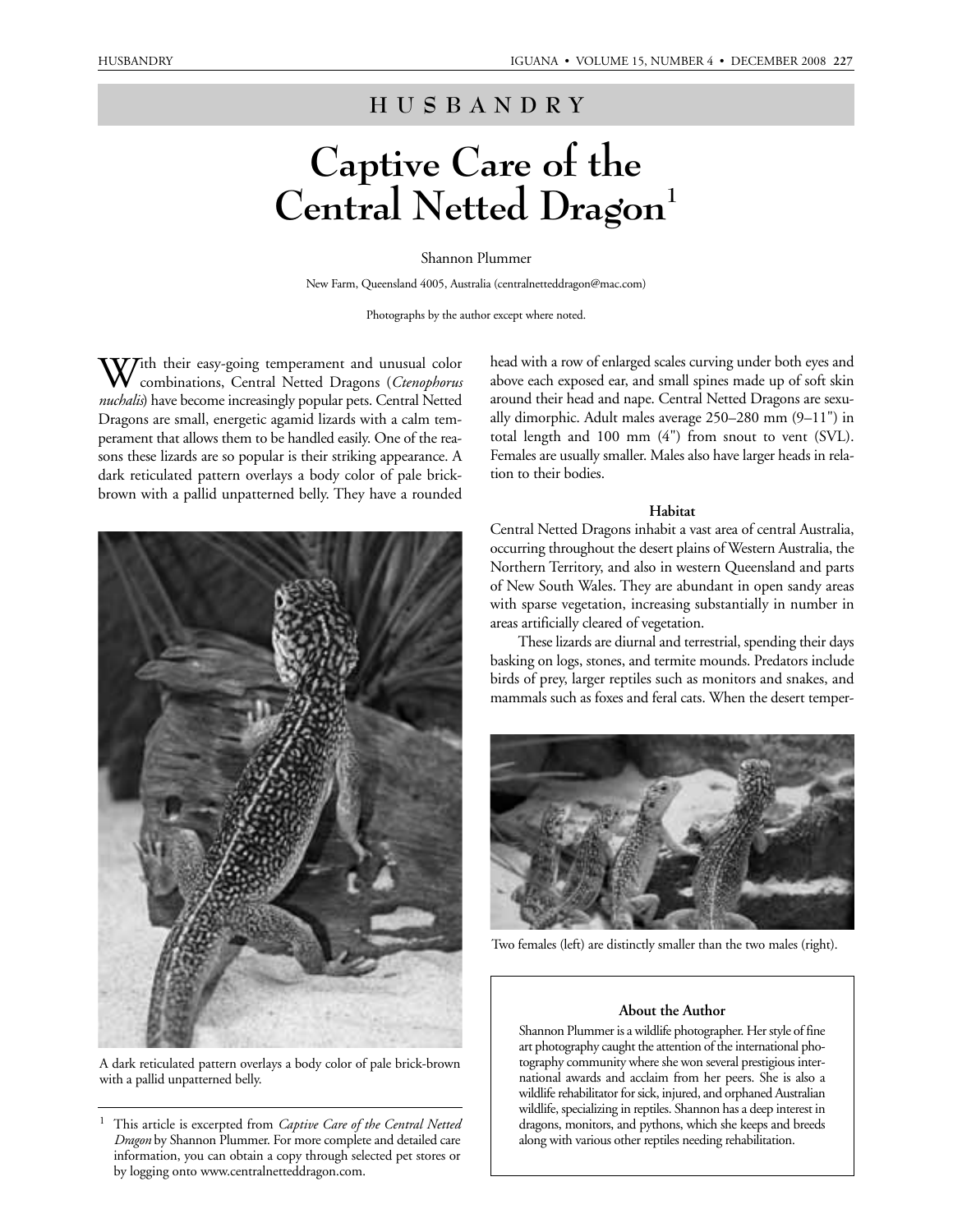atures peak during the middle of the day, Central Netted Dragons retreat into their cool burrows. They are known to have several burrows, usually found at the base of *Spinifex* shrubs or stumps.

# **Life Span**

Although the life expectancy of most wild reptiles is difficult to estimate, the general consensus is that Central Netted Dragons are relatively short-lived. Captive lizards are expected to live around 6–7 years; however, some have been reported to live more than nine years. In the wild, where they are subject to



The natural distribution of Central Netted Dragons.

#### **Outdoor Housing**

vive only 2–3 years.

If you live in an area with a climate similar to that of the Australian regions inhabited by the Central Netted Dragon, an outdoor enclosure is ideal, as it mimics the lizards' natural environment. You should add several retreats, basking areas, and shade, while providing a balanced diet and clean water. The walls will need to be high enough to prevent escape attempts, and enclosure design should take into account the height and position of potential basking areas such as shrubs or stumps. These lizards have very strong limbs and are quite capable of jumping a considerable height. Walls of the enclosure should be smooth to avoid injury, as your lizard will initially spend a lot of time trying to escape (rubbing its snout on the walls and trying to climb out). You can also cover the enclosure with wire or shade cloth to keep predators out.

The enclosure should be as large as possible to allow your lizards adequate space to run and dig. Position your enclosure where it will receive the maximum amount of sunlight, but remember that adequate shade must be available at all times. Even though the Central Netted Dragon is a desert-dwelling lizard, fresh water must always be provided, either from a water dish changed daily or a pool at ground level. Make sure the sides of the pool have a gradual descent to allow easy access. Alternatively, a large rock or branch set in the pool gives the lizard something to cling to while submerged or drinking. Central



Typical *Ctenophorus nuchalis* habitat.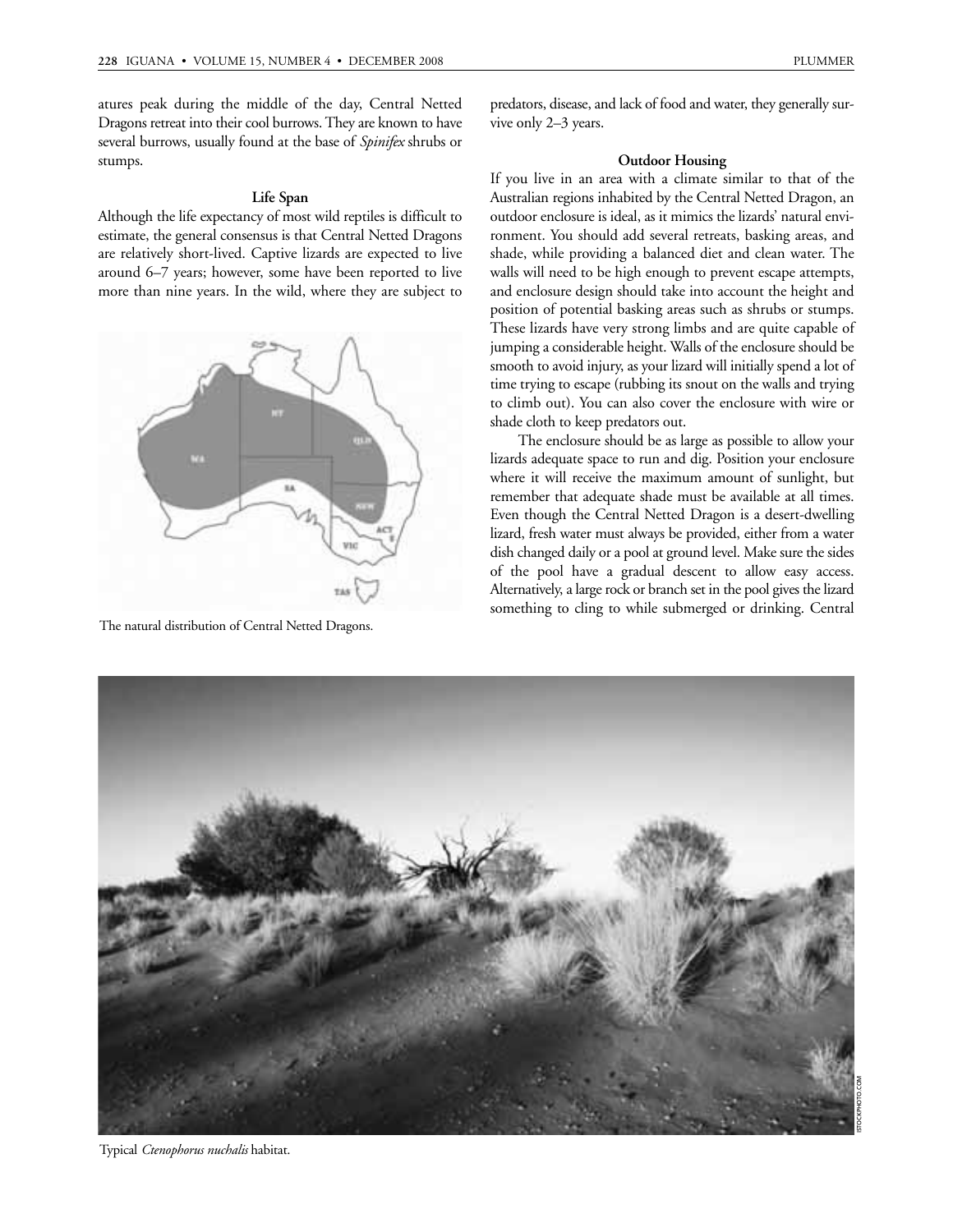

Example of an outdoor enclosure design.

Netted Dragons are capable swimmers, but prefer to be touching something in the water if they cannot reach the bottom.

The water quality can be maintained by the addition of a "waste degrader" such as Exo Terra's® Biotoze™, a probiotic waste digester that contains natural, healthy bacteria that eliminate organic waste. Water still needs to be changed at least once a week, and, if feces can be seen in the water, it must be changed immediately and the container cleaned and sanitized. Heavy rain can flood an outdoor enclosure, so sufficient drainage is important. This also provides a shady area protected from the elements. Elevated features such as stumps, logs, or stones will provide a retreat should water accumulate.

If the enclosure is positioned to take full advantage of the sun, no extra heat or light is needed. However, if the enclosure is not in an ideal location, providing an additional basking spot by using a heat lamp or ceramic heat emitter is beneficial.

# **Indoor Housing**

An indoor enclosure provides the most versatile housing for keepers in any climate and provides a good opportunity to observe your lizard. Keep in mind that Central Netted Dragons are terrestrial and are best kept in the largest enclosure you can afford. A guide for minimum sizing is 100 x 40 cm (40 x 16") with a reasonable height of at least 400 mm (16"). An enclosure of this size will accommodate as many as three lizards. If you want to keep more than one lizard, don't house males together. Central Netted Dragons are highly territorial, and battles for dominance will result in stress and possible injury. House a male with one or more females, or keep only females if you don't want to breed them.

Ventilation is important and best provided by using some form of mesh for the top or even for part of one side of the enclosure. If you choose to vent one side, make sure you install the mesh at the "cool" end of the cage. However, be careful when using wire mesh or screens — if the reptiles can reach the wire they will rub their snouts trying to escape and injure themselves. With this in mind, position any side ventilation about halfway up the enclosure. An open-mesh top is critical for allowing the passage of light and heat.

The enclosure should be easy to clean, ideally with smooth, watertight surfaces. The substrate should be selected to replicate the lizards' natural environment, which for Central Netted Dragons means sand. Many varieties of sand are available, from reptile-specific sands purchased at a pet store to sand from your local hardware store. An economical option is bulk sand such as that used in children's sandboxes. Be sure to choose sand that can be used for water filtration; this is a safer option than sand that has been heavily bleached or chemically treated. Central Netted Dragons are avid diggers, so provide as much sand depth as possible to allow them to engage in natural behavior.

The most important features in an enclosure are retreats that give lizards a place to hide when they feel threatened. Some dragons also like to sleep in a protected area, so a retreat is essential for minimizing stress levels. When housing more than one lizard, each animal should have an individual retreat. Because these lizards love to dig, features should be positioned so they are steady and won't tumble onto your lizard if it digs under or around them. As a general rule, try to place heavy items so their bases are in contact with the bottom of the enclosure and surrounded by packed sand so that your lizard cannot get stuck under them and subsequently be injured or suffocate.

The addition of some plants will add a finishing touch and make it feel more like home for your lizards. Plants like *Spinifex* or succulents can be used as long as they don't have spikes that can cause injury. You also can choose from a variety of artificial silk or plastic plants.

Make sure the water you provide is in a solid container that cannot be spilled. The container must be cleaned and water replaced daily. When using tap water, condition the water by using a reptile water conditioner that will remove chlorine and chloramines as well as ammonia. If you see any feces in the water, you need to empty the container and clean and sanitize it before putting it back in the enclosure. I recommend using a veterinary grade disinfectant such as Chlorhexidine for cleaning features and the enclosure itself.

# **Heating and Lighting**

A temperature gradient allows your dragon to thermoregulate by shuttling between low and high temperature areas in the



Comparing femoral pores is one way to determine sex.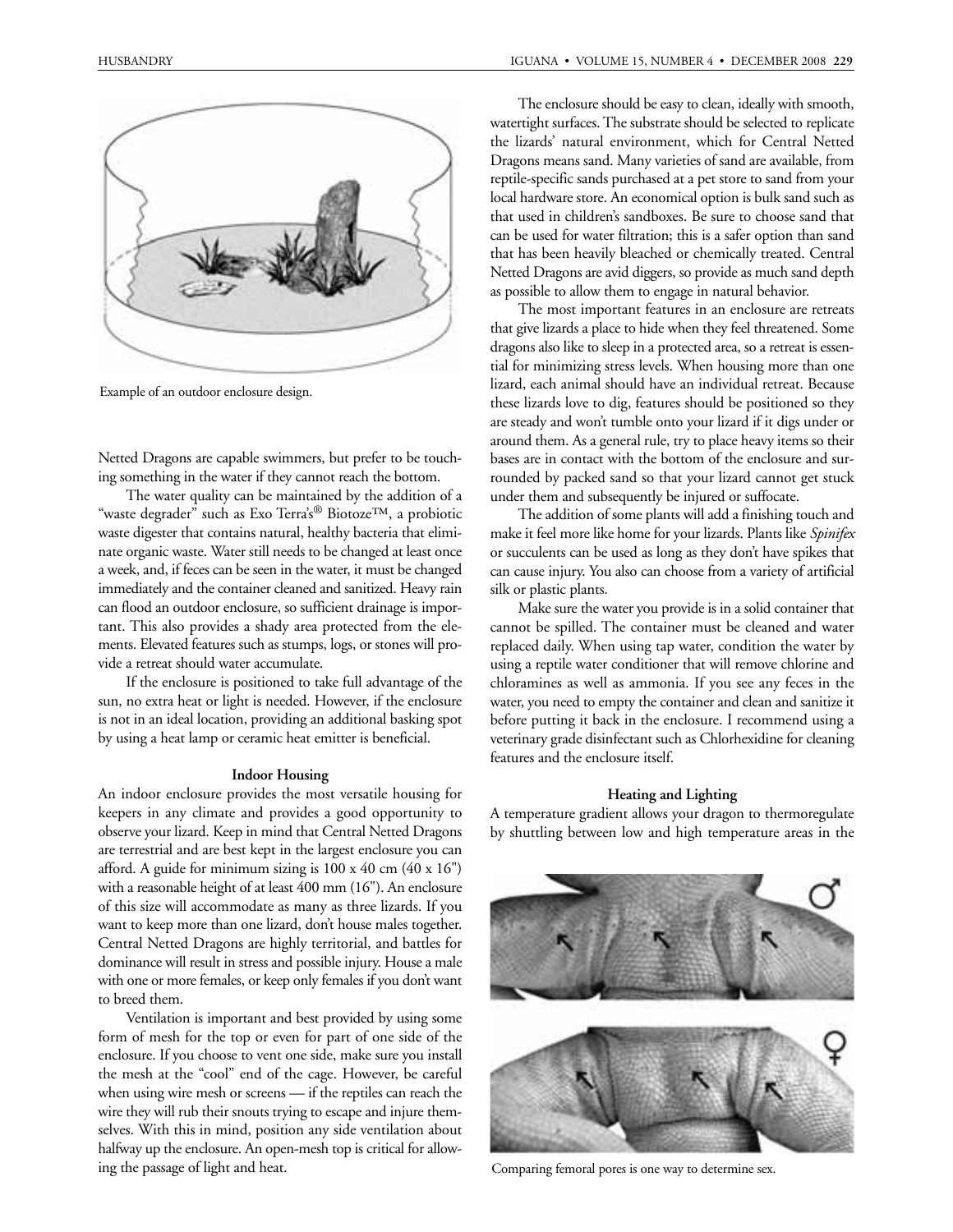

An indoor habitat showing proper heat and lighting.

enclosure. The ambient daytime temperature should be around 25 °C (77 °F) at the cold end of the enclosure, whereas the hot end and basking areas should be maintained at 35–40 °C (95–104 °F). These temperatures should be constant with minimal fluctuations.

Place a thermometer in the basking area to make sure the temperature does not exceed a maximum temperature of 43 °C (109 °F). Depending on the size of the enclosure, the light generated from the basking area may be enough for the entire enclosure; however, if you feel the cooler end is not bright enough, use a low-wattage fluorescent or halogen globe positioned so that it will not affect the minimum temperature range. Make sure you have a second thermometer placed in the cold end to monitor the gradient.

Lights in summer should generally be on from 0500–1830 h. This provides at least 13 solid hours of UV light and closely replicates a summer day. During winter, the photoperiod should be reduced to 8–10 hours a day, and overall temperatures reduced.

Because Central Netted Dragons are desert-dwelling lizards, lighting is one of the most important aspects of caring for your dragons. Providing ideal lighting is absolutely critical for their physical and psychological health. In the wild, the sun fulfils all the dragons' heat and light requirements. Reptiles are tetrachromatic, meaning that their eyes possess four types of cones (light receptors that respond to different wavelengths or colors of light). This gives them the ability to view a portion of the UVA range. Studies show that correct reptile color rendering of artificial light is not only necessary for intersexual recognition, but also for motion perception during foraging and for maintaining

an animal's sense of well being. The immune system is as dependant on the correct heat and light as it is on nutrients derived from diet.

While no artificial light can replicate the full benefits of direct sunlight, current technology can fulfill a dragon's needs. This cannot be done with a single lamp and must be accomplished with a combination of specific bulbs. While I don't have the opportunity to go into fine detail in this article about the pros and cons of various lamps and how to use them appropriately, note that my book, from which this article is extracted, does explore this subject in much greater detail.

Ultraviolet light is very important to your dragon's health, in particular that portion in the spectrum known as UVB. UVBlight allows lizards to synthesize Vitamin D3 in their skin, which in turn mediates the absorption of calcium and the development of strong, healthy bones. Vitamin D3 also is needed for the health of the immune system and of muscles, including those of the gut and reproductive system. Without UVB, dragons of any age can develop Metabolic Bone Disease (MBD). However, UVB light will not prevent MBD without adequate levels of calcium. Vitamin D3 allows a reptile's body to absorb the calcium needed for bone strength. Central Netted Dragons are mainly insectivorous and are susceptible to MBD since most insects are not rich in calcium. This is why a calcium supplement is vital.

UVA and UVB can be obtained through the provision of a Mercury Vapor Lamp or fluorescent tube; however, not all brands are alike and making the right choice will greatly affect the health of your dragon. I recommend researching www.uvguide.co.uk, a website dedicated to testing and publish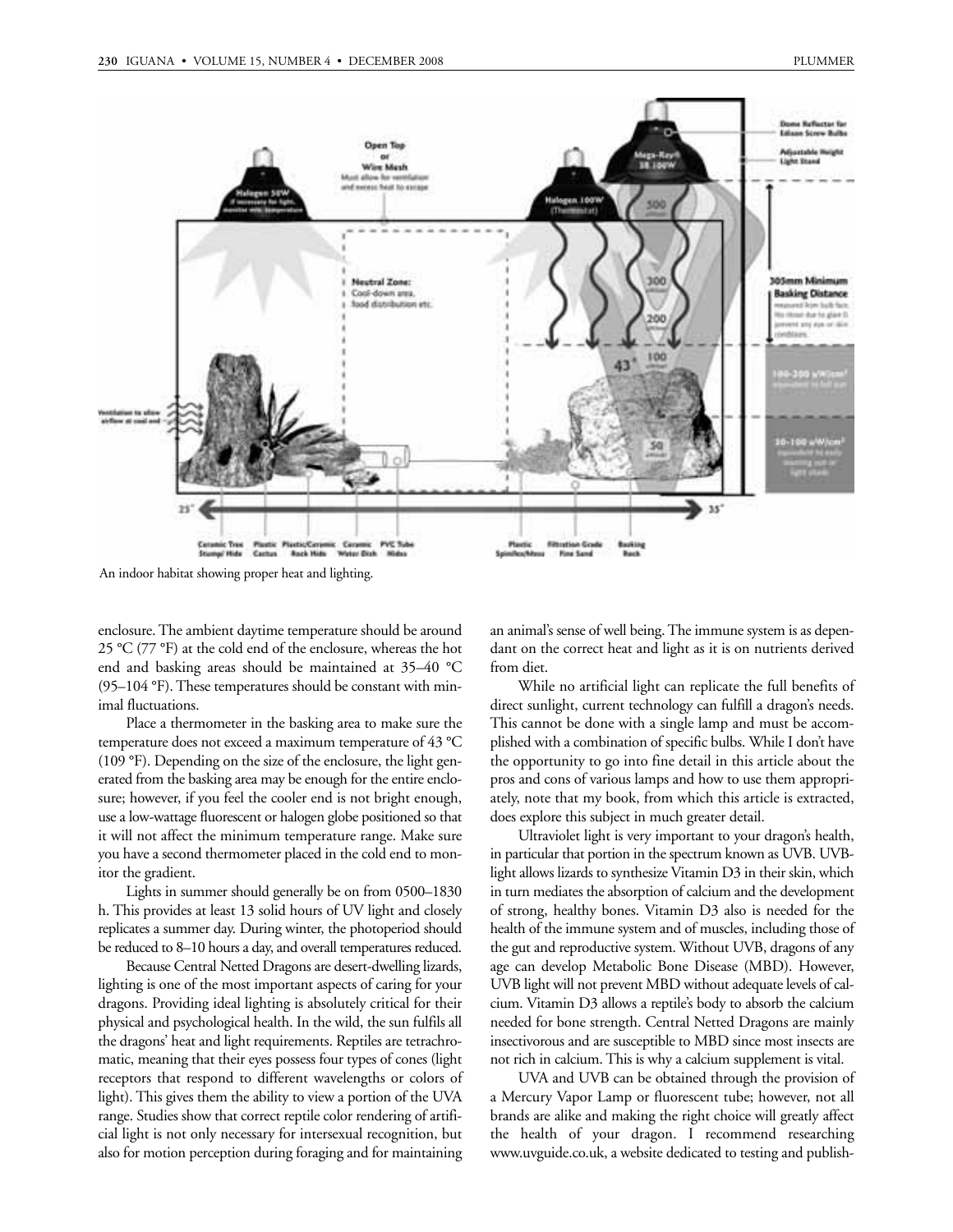ing information on various brands of UV-emitting bulbs. Replace Mercury Vapor bulbs every 12–18 months and fluorescent bulbs every 6–12 months. Mark the installation date on the bulb so you remember when to replace it.

#### **Diet**

Central Netted Dragons wait for insects to pass before striking, often leaving an elevated basking spot to feed on a passing insect before returning to bask. An 18-month field study of Central Netted Dragons in 1970 in Alice Springs and the Simpson Desert investigated stomach contents from 156 individuals over all seasons. The study found that the diet of dragons in natural habitats was composed of 71.9% insect prey, 24.3% vegetation, and 3.7% sand and debris. The remaining 0.1% was a lizard in one of the 156 stomachs.

A safe and healthy diet is crucial for optimal heath. Use only live insects that have not been exposed to insecticides or chemicals. Feed adult dragons two or three times a week and allow them to eat as much as they want over the course of about 20 minutes. Some authorities suggest feeding small reptiles like Central Netted Dragons more frequently, as many as five times a week. However, if not very carefully monitored, this can result in an overweight dragon with health problems such as a fatty liver. However, growing juveniles should be fed as many as five times a week.

The most popular choices for a staple diet are crickets and cockroaches (also known as "woodies"), but dragons also love mealworms and silkworms, which can be used occasionally to add variety. Whether you choose crickets or woodies, they should always be "gut loaded" before feeding them to your dragon to provide the highest nutritional value. To prepare the insects, you can feed them vegetables and fruit as well as cat or dog food, moist or dry. I use pieces of oranges, apples, and carrots sprinkled with a vitamin supplement for insectivores, as well as a calcium powder. The fruit keeps the insects well hydrated without having to use additional water sources. To avoid



Central Netted Dragons relish small insects such as crickets and woodies.

impaction, feed your dragon only insects that are equal to or smaller than the width of the dragon's head. If in doubt, go smaller. No crickets or woodies should be left in the enclosure after each dragon has finished feeding. These insects are experts at hiding until nightfall, when they come out and harass and bite your dragons. Aside from interrupting their sleep, bites can result in open sores, especially in young dragons. Dragons should receive a balance of vitamins and minerals, such as a multi-vitamin supplement, to avoid common deficiencies. Too much can also be harmful, so don't use the multi-vitamin more than once a week.

Some dragons will enthusiastically eat certain leaves and flowers, while others will refuse. For dragons that accept them, fresh leaves and flowers should be offered on a regular basis. Some plants can induce diarrhea, and others are toxic or provide little or no nutritional value (e.g., iceberg lettuce), so be careful what you offer. The most popular plant is the dandelion, and for good reason. Dandelion leaves are high in calcium and Vitamin



Central Netted Dragons are sexually dimorphic as seen here with the smaller female in front.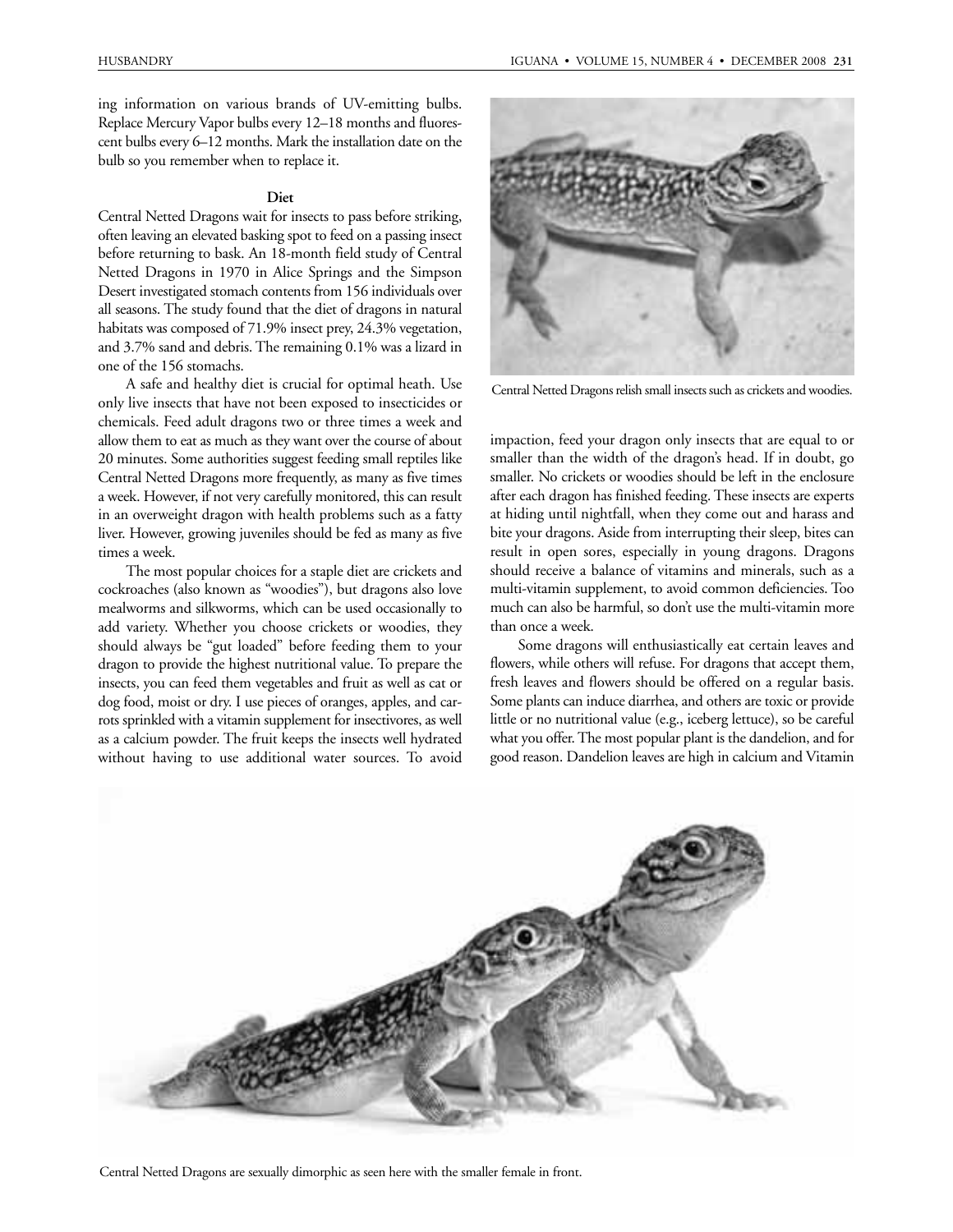

A male *Ctenophorus nuchalis* bites a female's nape while attempting copulation.

A, and dragons usually love the young flower buds. Bok Choy also is high in calcium and Vitamin A and seems to be accepted by dragons that enjoy dandelions. Hibiscus flowers also are a favorite, but be sure they have not been exposed to pesticides or insecticides.

# **Breeding**

For breeding purposes, your dragons need to be healthy and maintained in as natural an environment as possible in order to encourage mating. The sex of a Central Netted Dragon can be determined by comparing the following characteristics: (1) Males have a larger head-to-body ratio compared to females; (2) males have larger and more distinct femoral pores (located on the underside of hind thighs; known as pre-anal pores when situated above the vent); (3) a male's tail will taper gradually to the end, whereas a female's tail will start out thick at the vent and then rapidly taper for the remainder of the tail length. Accurately determining the sex of younger dragons is difficult, and the only certain way is to take the lizard to a reptile veterinarian to be probed.

Like many other lizards, Central Netted Dragons demonstrate very interesting courtship behaviors. When a male and female are housed together, the male will display his dominance



A hatchling may take several hours or even more than a day to fully emerge from the egg.



A hatchling breaks through the soft egg and takes its first breath.



The enlarged abdomen of this female indicates that she is gravid and due to lay soon.



Hatchling *Ctenophorus nuchalis* are tiny (seen here next to an Australian 20-cent piece).